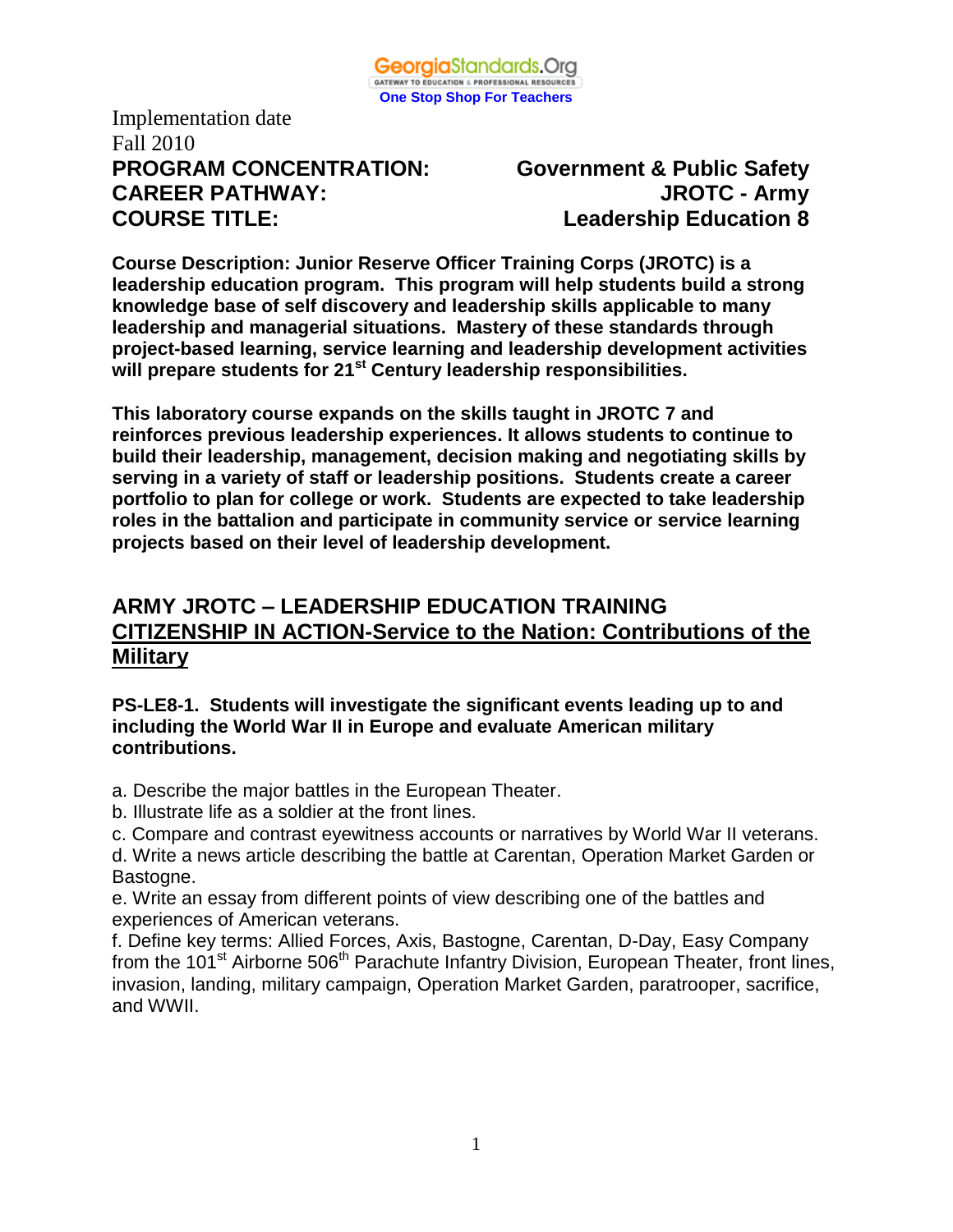## *Academic Standard(s):*

**SSCG20. The student will describe the tools used to carry out United States foreign policy (diplomacy, economic, military and, humanitarian aid, treaties, sanctions, and military intervention).** 

## **SSWH17. The student will be able to identify the major political and economic factors that shaped world societies between World War I and World War II.**

c. Describe the rise of fascism in Europe and Asia by comparing the policies of Benito Mussolini in Italy, Adolf Hitler in Germany, and Hirohito in Japan.

e. Describe the nature of totalitarianism and the police state that existed in Russia, Germany, and Italy and how they differ from authoritarian governments.

f. Explain the aggression and conflict leading to World War II in Europe and Asia including the Italian invasion of Ethiopia, the Spanish Civil War, the rape of Nanjing in China, and the German annexation of the Sudentenland.

## **SSUSH19. The student will identify the origins, major developments, and the domestic impact of World War II, especially the growth of the federal government.**

c. Explain major events including the lend-lease program, the Battle of Midway, D-Day, and the fall of Berlin.

d. Describe war mobilization, as indicated by rationing, war-time conversion, and the role of women in war industries.

# **LEADERSHIP THEORY AND APPLICATION: Leader Development**

## **PS-LE8-2. Students will reevaluate leadership strengths and opportunities for improvement.**

a. Identify current leadership strengths and opportunities for improvement.

- b. Describe leader behaviors that create the desire to follow.
- c. Explore leader behaviors related to purpose, direction, and motivation.
- d. Identify ways to develop individual leadership behaviors.

e. Define key words: behavior, direction, leadership, leadership interaction, motivation, and purpose.

## **PS-LE8-3. Students will compare leadership styles.**

- a. Describe how the individual's leadership has evolved.
- b. Compare and contrast different approaches to leadership.
- c. Examine how different leadership styles work best in different situations.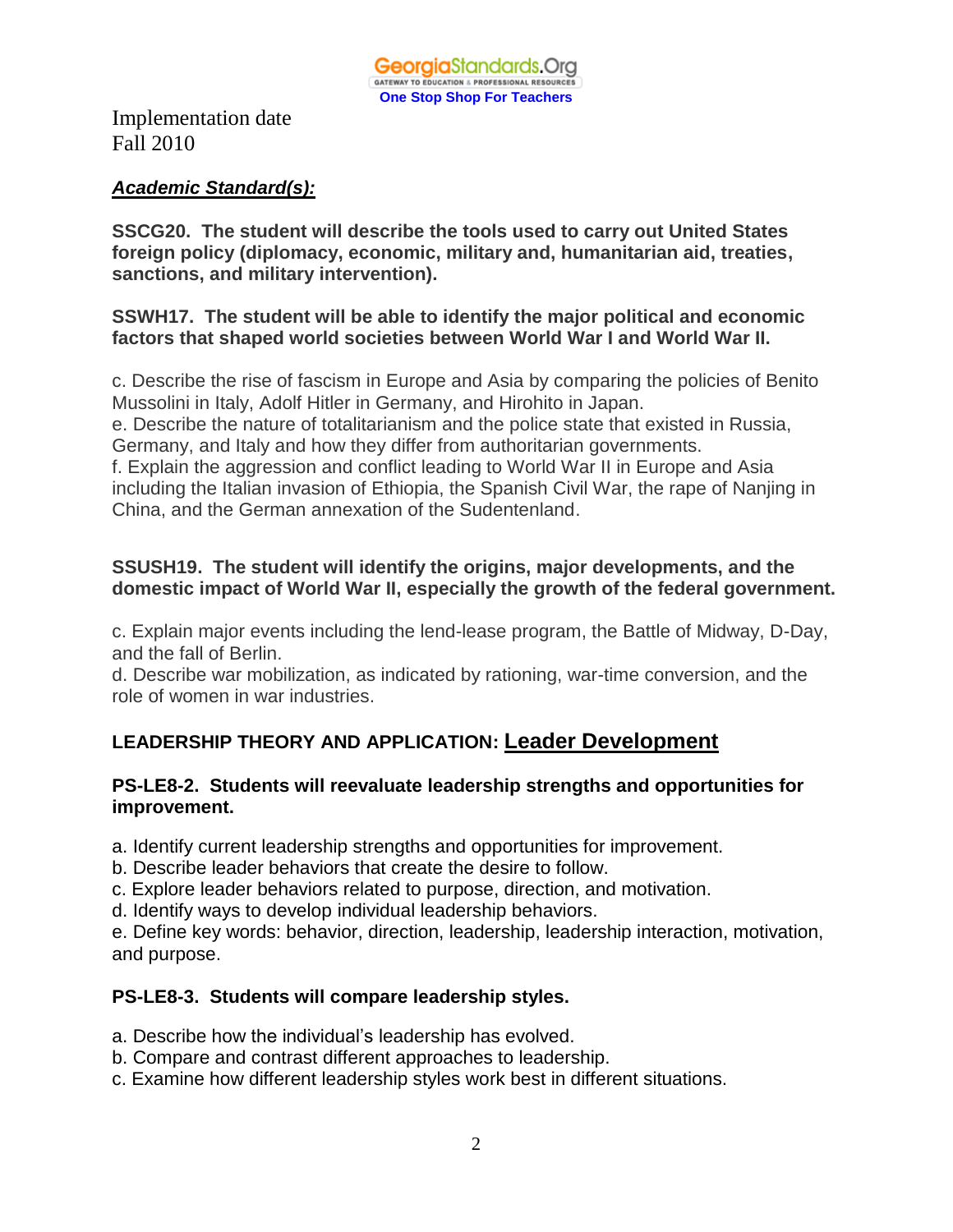

Implementation date Fall 2010 d. Define key words: approach, behaviors approach, contingency approach, and traits approach.

#### **PS-LE8-4. Students will develop a personal code of ethics, comparing the values it represents with the Army values.**

a. Describe the values that leaders possess.

b. Assess how attitudes affect a person's actions.

c. Explore how life experiences affect a person's values.

d. Describe how the similarities and differences in people's values can impact how they interact with others.

e. Compare and contrast your values to Army values.

f. Define key words: beliefs, bribery, coercion, dilemma, duty, ethics, favoritism, honor, integrity, loyalty, norms, personal courage, prejudices, respect, selfless service, tenets, tunnel vision, unethical, and values.

### **PS-LE8-5. Students will draft a plan for using the 11 principles of leadership to improve leadership abilities.**

- a. Describe the 11 principles of leadership.
- b. Describe the BE, KNOW, and DO attributes of a leader.

c. Define key words: attributes, censure, convictions, diversified, doctrine, philosophy, recrimination, and self-evaluation.

#### **PS-LE8-6. Students will take action to prevent and/or stop sexual harassment and assault.**

a. Determine the potential consequences of sexual harassment/assault for the individuals involved.

b. Assess the role of individual points of view in determining what sexual harassment is.

- c. Describe leader behaviors that create the desire to follow.
- d. Locate resources for assisting victims of sexual harassment or assault.

e. Define key words: date rape, perpetrator, sexism, sexual harassment, and vulnerable.

## **PS-LE8-7. Students will create a plan of action to develop leadership skills through the Leadership Development Program.**

- a. Identify past, present and future individual leadership opportunities.
- b. Describe benefits of assuming leadership opportunities.
- c. Illustrate how character impacts leadership.

d. Explain how the five components of the leadership process relate to performance standards.

e. Give details on how the Leadership Assessment process is used to assess performance and to provide effective assessment.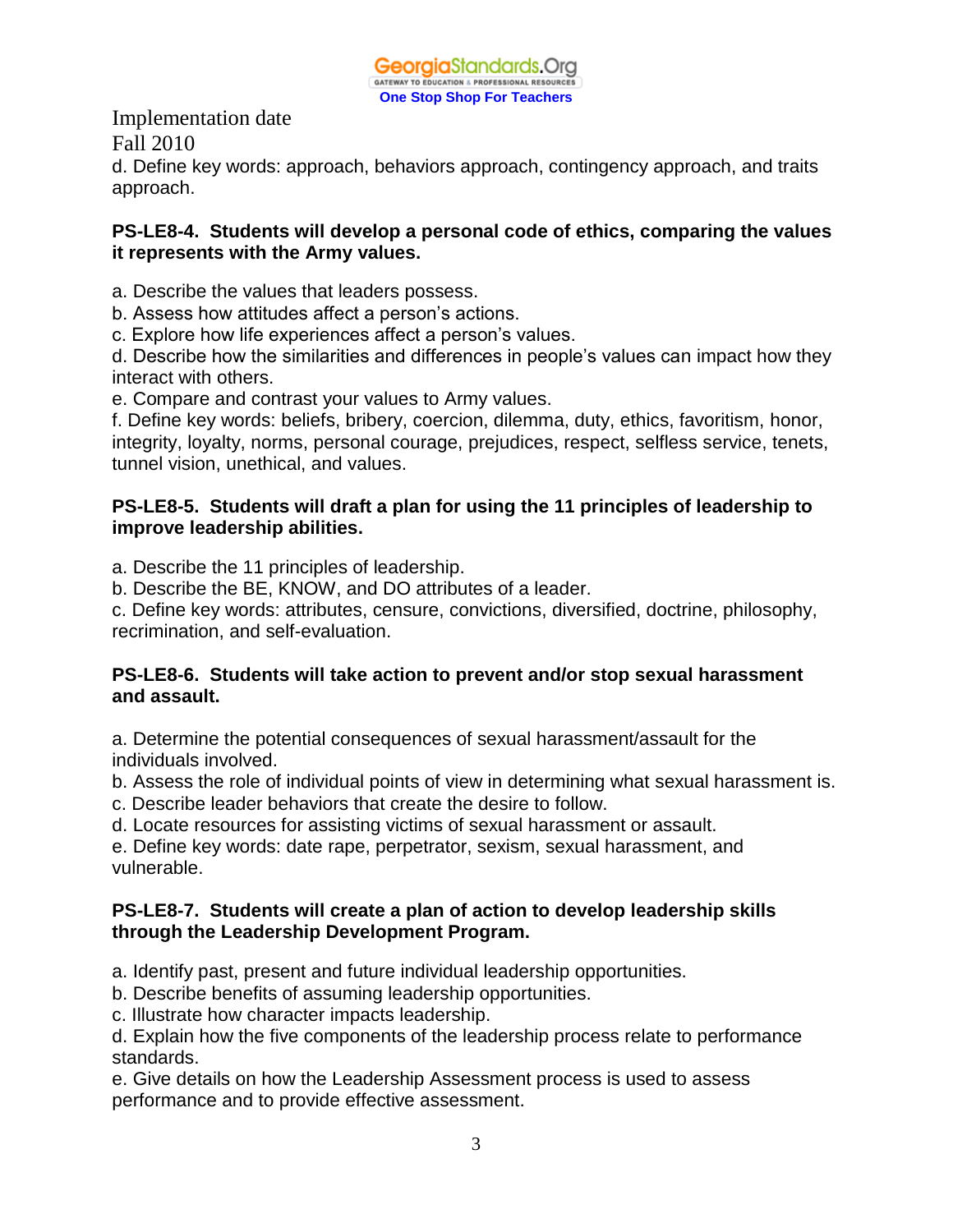f. Create a written assessment of your individual leadership abilities and potential using the elements of the Leadership Assessment Process.

g. Demonstrate understanding of a formal evaluation using the Leader Development Program.

h. Select and apply components of the Leader Development Program to subordinates. i. Define key words: actions, assess, attributes, character, challenges, conceptual skills, counsel, evaluate, executing, interpersonal skills, leadership opportunity, performance, progress, reevaluate, retrain, technical skills, train, and values.

## **PS-LE8-8. Students will create a project management chart to plan a project.**

a. Define the stages of project management.

b. Describe the four stages of project management.

c. Compare and contrast using PERT charts and Gantt charts for project management.

d. Select a school or community related project and prepare either a PERT chart or a Gantt chart to monitor performance.

e. Evaluate project results and make recommendations.

f. Define key terms: critical path method, expert advice, follow-up, Gantt chart, goals, implementation, objectivity, PERT chart, prevention, project management,

recommendations, sequence, sub-divisions, thinking ahead, and time management.

## **PS-LE8-9. Students will create a mentorship plan with another cadet.**

a. Identify mentor roles and responsibilities, and their positive impact.

b. Identify seven ways mentors can gain the trust and respect of subordinates and/or mentees.

c. Participate in a mentor-mentee role-play exercise using effective communication skills.

d. Describe the four phases of a mentoring program.

e. Develop a mentoring program in the JROTC battalion.

f. Implement an ongoing mentorship plan within the cadet battalion leadership program.

g. Define key words: actions, bias, choices, commitment, development, feedback, goal setting, inspirational, listening, mentee, mentoring, mentoring program, non-judgmental, respect, responsibility, role model, sensitive, socioeconomic, and stereotypes.

## **PS-LE8-10. Students will demonstrate command and staff principles while performing the duties of an earned leadership position within the cadet battalion.**

a. Fulfill roles and responsibilities of assigned leadership or administrative position.

- b. Collect information and advise the commander.
- c. Develop courses of action with recommendations to the commander.
- d. Translate decisions and plans into orders and translate orders to elements.
- e. Supervise execution of plans and orders.
- f. Take actions to carry out commander's intentions.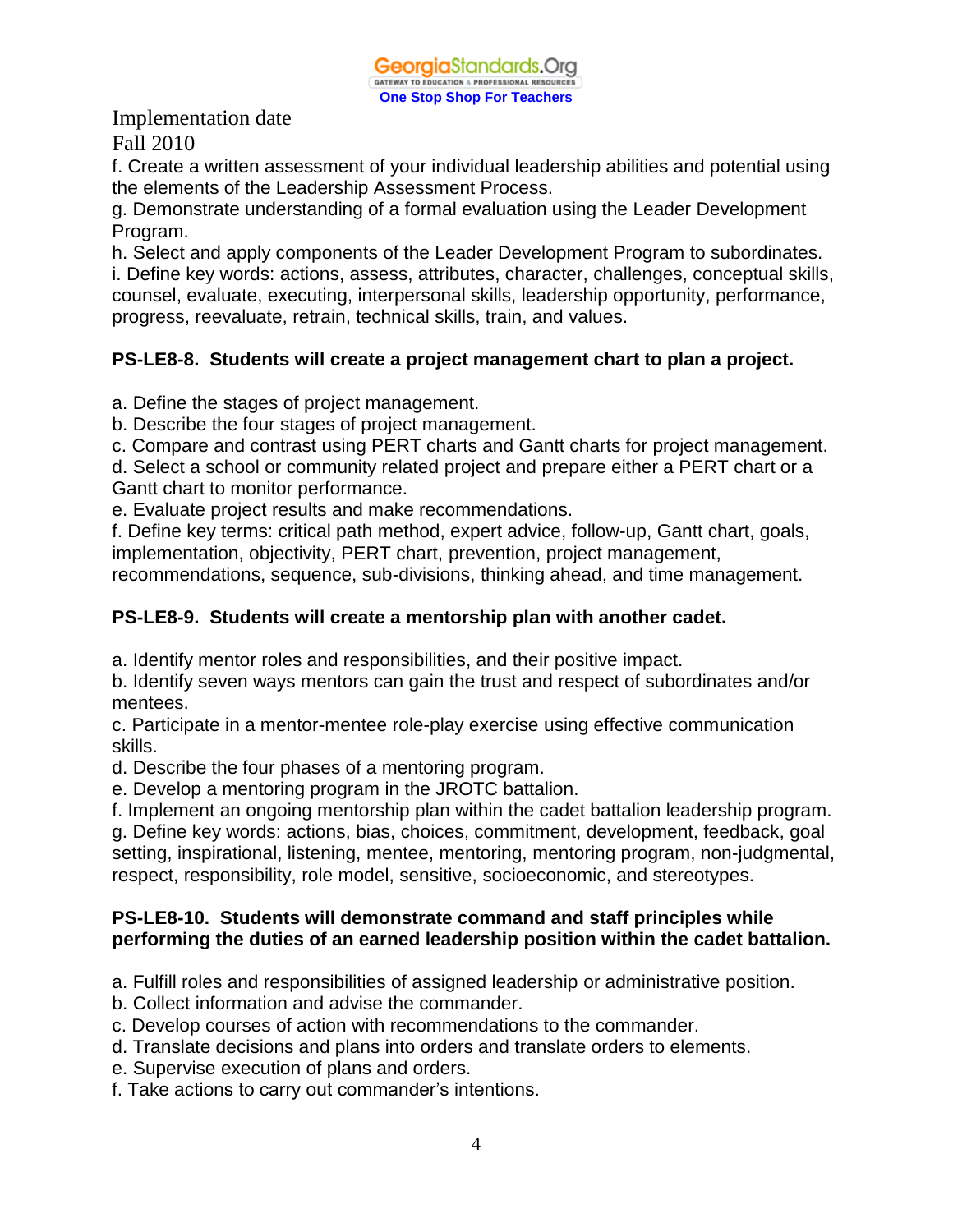

g. Apply regulations and policies to the cadet organization.

h. Define Key words: chain of command, coordinating staff, course of action, duties, echelon, grade, personal staff, potential, rank, respect, responsibilities, span of control, special staff, succession, unity of command.

## *Academic Standard(s):*

## **SSEF2. The student will give examples of how rational decision making entails comparing the marginal benefits and the marginal costs of an action.**

b. Explain that rational decisions occur when the marginal benefits of an action equal or exceed the marginal costs.

## **MC4P3. Students will communicate mathematically.**

a. Organize and consolidate their mathematical thinking through communication.

b. Communicate their mathematical thinking coherently and clearly to peers, teachers, and others.

c. Analyze and evaluate the mathematical thinking and strategies of others.

d. Use the language of mathematics to express mathematical ideas precisely.

## .**MM3P5. Students will represent mathematics in multiple ways.**

a. Create and use representations to organize, record, and communicate mathematical ideas.

b. Select, apply, and translate among mathematical representations to solve problems. c. Use representations to model and interpret physical, social, and mathematical phenomena

## **MLIII.CU1. The students understand and discuss perspectives, practices, and products of the cultures studied and how they are interrelated. The students:**

a. Participate in real or simulated cultural events.

b. Discuss patterns of behavior typically associated with culture(s).

**ELA11LSV2. The student formulates reasoned judgments about written and oral communication in various media genres. The student delivers focused, coherent, and polished presentations that convey a clear and distinct perspective, demonstrate solid reasoning, and combine traditional rhetorical strategies of narration, exposition, persuasion, and description.**

c. Analyzes effective speeches made for a variety of purposes and prepares and delivers a speech containing these same features.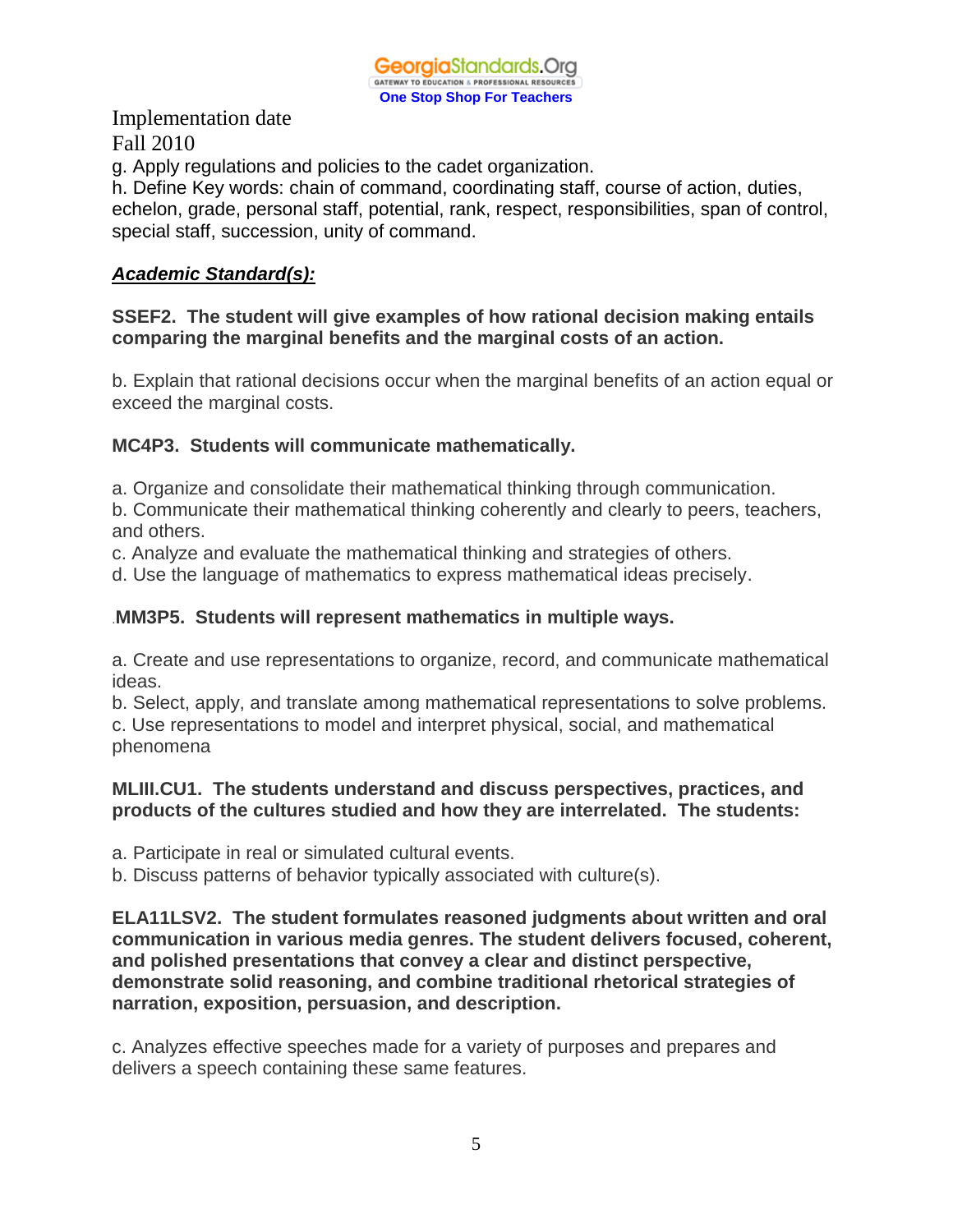## Implementation date Fall 2010 **SSSocC3 Students will analyze social structure and interaction within society.**

c. Categorize groups within a society by comparing primary and secondary groups, in and out groups, reference groups, and social networks.

d. Analyze the components, varieties, and functions of group dynamics; include such factors as group size, leadership and authority, and such processes as bystander effect and groupthink.

## **SSSocC1 students will explain the process of socialization.**

a. Identify and describes the roles and responsibilities of an individual in society.

## **SSSocIC2 Students will analyze social change processes in a society.**

a. Describe the various forms of collective behavior.

# **FOUNDATIONS for SUCCESS – TEACHING SKILLS**

## **PS-LE8-11. Students will teach and co-facilitate Junior ROTC curriculum subjects as student instructors.**

- a. Discuss the importance of preparation to teach successfully.
- b. Create effective learning outcomes.
- c. Illustrate the use of motivation in teaching.
- d. Identify the use of action verbs in effective teaching.
- e. Demonstrate proper use of training aids.
- f. Summarize six essential tips for lesson plan development.
- g. Develop a lesson plan.
- h. Teach and/or facilitate with targeted competencies and supporting learning objectives.

i. Define key words: curriculum, competency, learning objectives, learning outcomes, lesson plan, measurable, prerequisite, and training aids.

# *Academic Standard(s):*

**ELA11LSV2. The student formulates reasoned judgments about written and oral communication in various media genres. The student delivers focused, coherent, and polished presentations that convey a clear and distinct perspective, demonstrate solid reasoning, and combine traditional rhetorical strategies of narration, exposition, persuasion, and description.**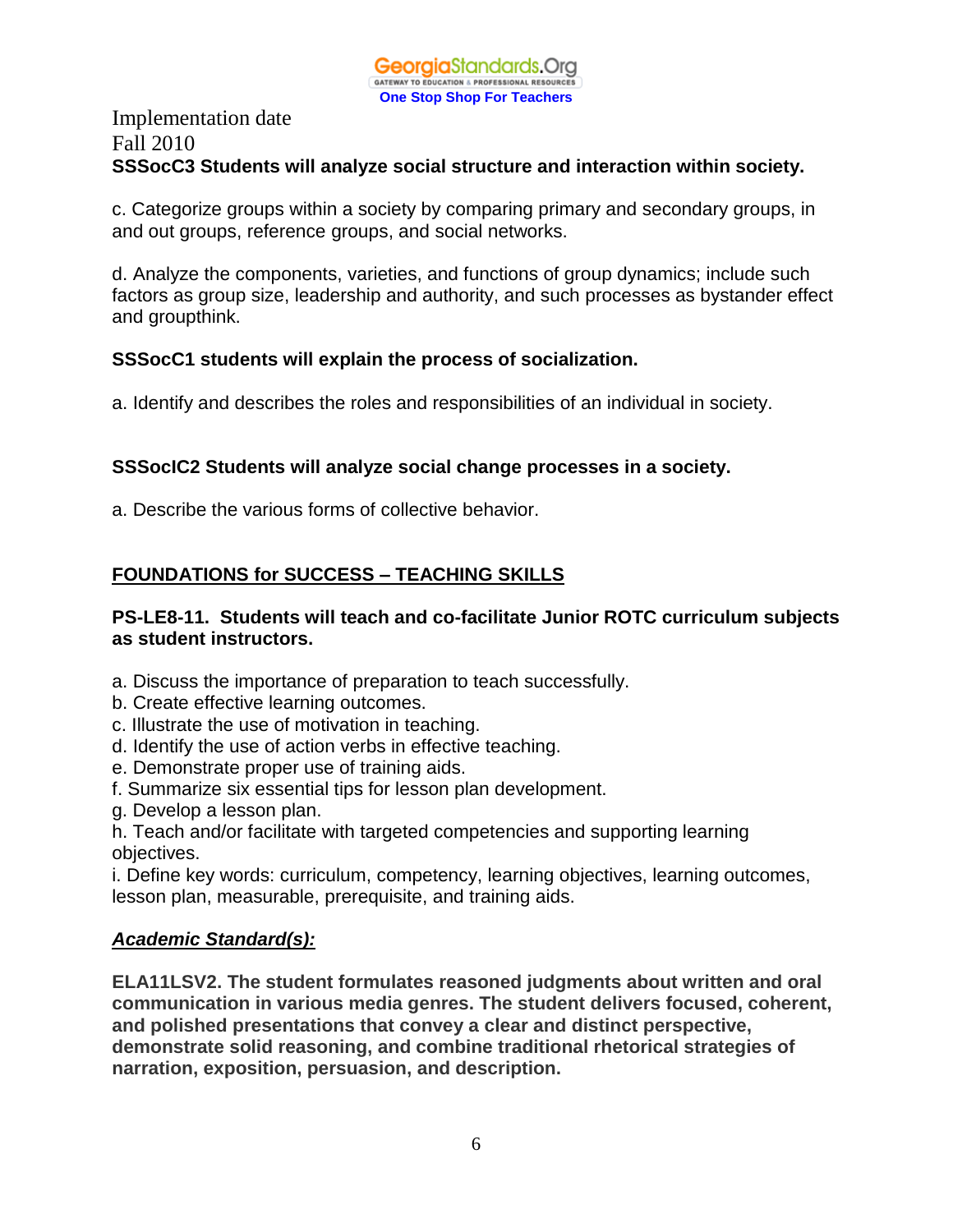

c. Analyzes effective speeches made for a variety of purposes and prepares and delivers a speech containing these same features.

## **SSPBC2 The student will analyze key concepts associated with information processing.**

b. Evaluate strategies that enhance memory; include mnemonics, rehearsal, and elaboration.

d. Explain the phenomena involved in problem solving and decision making; include heuristics, algorithms, biases, expectancies, and mental set.

### **SSPVB1 The student will analyze concepts related to the measurement and nature of intelligence.**

a. Differentiate between general and multiple intelligences.

# **College Preparation (College Options Foundation Instructional DVD)**

### **PS-LE8-12. Students will investigate the components of a college education by exploring admission requirements, the application process, financial aspects, and options available while measuring success for achieving a college education.**

- a. Investigate the college and admissions selection process.
- b. Identify key interview and essay skills.
- c. Determine college financial aid and packaging.
- d. Research college scholarships.
- e. Evaluate creative options for financing college.
- f. Create a student planning guide.
- g. Compare and contrast military service options.
- h. Identify general rules and keys to college success.

i. Define key terms: accreditation, associates degree, audit, bachelor's degree, course number, credit hour, degree, degree plan, doctoral degree, fees, freshman, full-time, GPA, grants, half-time, internship, junior, loans, long session, major, master's degree, mini-mester, minor, non-resident, pre-requisite, private university, public university, registration, resident, rolling admission, scholarships, senior, sophomore, summer session, three-quarter time, web-based classes, and work-study program.

## *Academic Standard(s):*

**SSEF2. The student will give examples of how rational decision making entails comparing the marginal benefits and the marginal costs of an action.**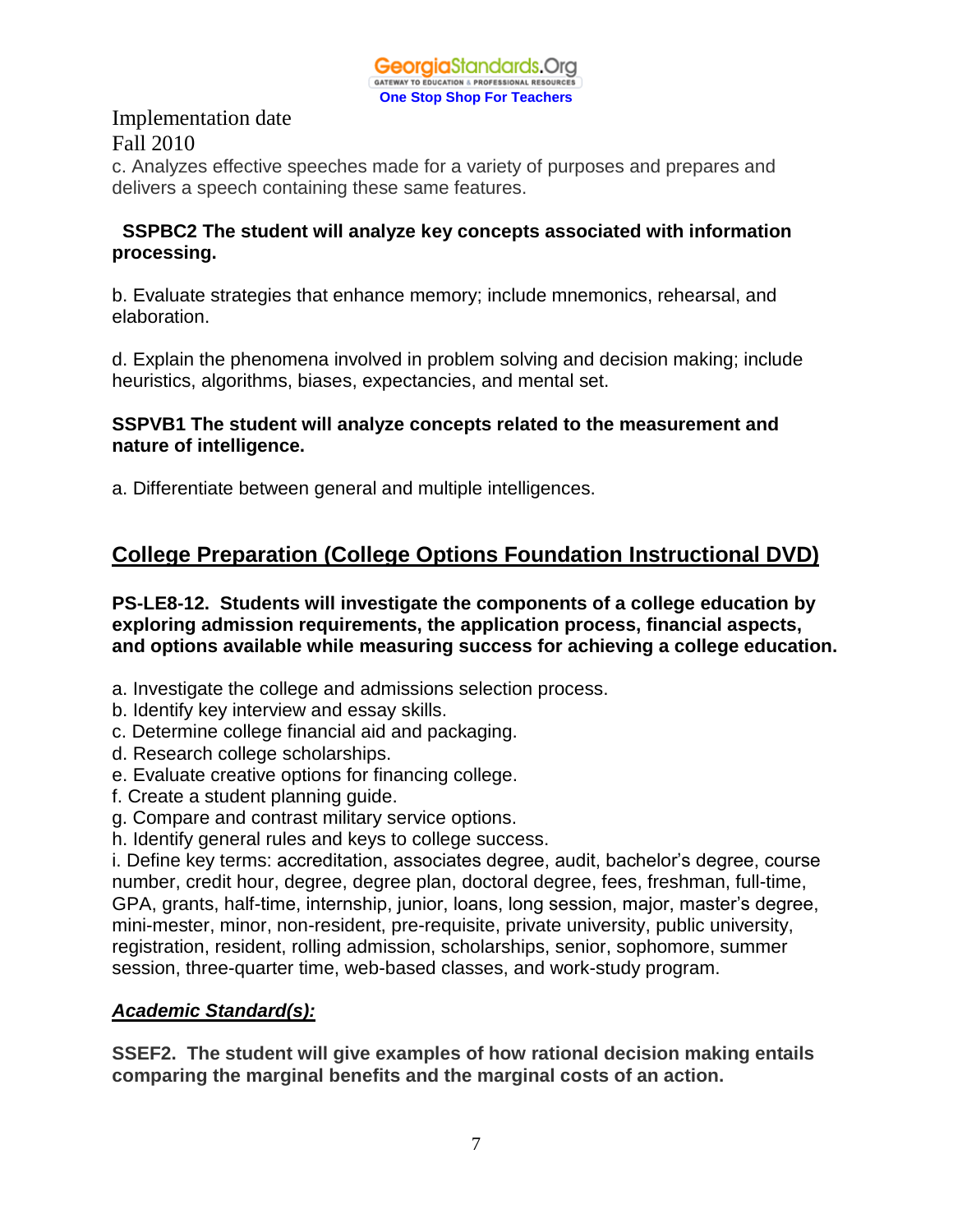b. Explain that rational decisions occur when the marginal benefits of an action equal or exceed the marginal costs.

## **MC4P3. Students will communicate mathematically.**

a. Organize and consolidate their mathematical thinking through communication.

b. Communicate their mathematical thinking coherently and clearly to peers, teachers, and others.

c. Analyze and evaluate the mathematical thinking and strategies of others.

d. Use the language of mathematics to express mathematical ideas precisely.

## **FOUNDATIONS for SUCCESS – CADET CHALLENGE**

## **PS-LE8-13. Students will develop a personal exercise program and learn to take responsibility for their actions and choices.**

a. Compare the Cadet Challenge to the Presidential Physical Fitness Award.

b. Participate in the Cadet Challenge fitness assessment and appropriate health related activities.

c. Use fitness assessment results to establish individual goals for all five health related fitness components.

d. Develop a personal fitness plan to attain individual goals.

e. Assess personal fitness outcomes following a period of training.

f. Create a personal fitness plan that promotes health related fitness, stress reduction and weight control in school and non-school settings.

g. Define key words: aerobic, anaerobic, calisthenics, cardio respiratory, isokinetic, isometric, isotonic, obesity and tone.

## *Academic Standard(s):*

## **MM1A1. Students will explore and interpret the characteristics of functions, using graphs, tables, and simple algebraic techniques.**

e. Relate to a given context the characteristics of a function, and use graphs and tables to investigate its behavior.

**SAP2. Students will analyze the interdependence of the integumentary, skeletal, and muscular systems as these relate to the protection, support and movement of the human body.**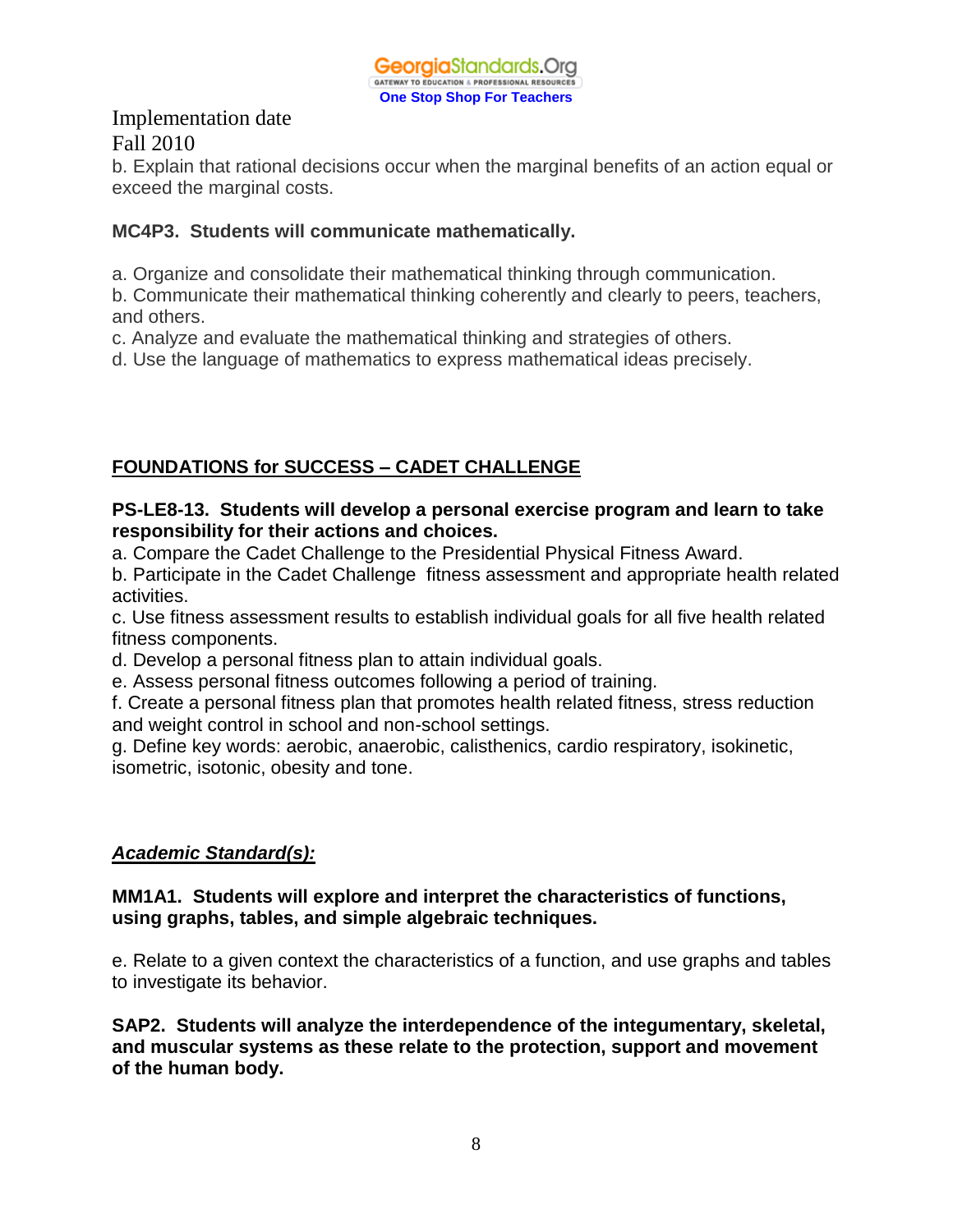

Implementation date Fall 2010 b. Explain how the skeletal structures provide support and protection for tissues, and function together with the muscular system to make movements possible.

### **SCSh4. Students will use tools and instruments for observing, measuring, and manipulating scientific equipment and materials.**

a. Develop and use systematic procedures for recording and organizing information.

b. Use technology to produce tables and graphs.

## **Foundations for Success: Making a Difference with Service Learning. Engages students in building essential skills needed to maximize learning potential and future success.**

## **PS-LE8-14. Students will prepare a service learning project.**

a. Identify the steps needed to conduct a service learning project.

b. Identify the essential components of a service learning project.

c. Assess the role of teamwork in completing a service learning project.

d. Develop a service learning plan.

e. Define key words: experiential learning, exploratory project, field education, problembased learning, and training.

# **PS-LE8-15. Students will evaluate the effectiveness of a service learning project.**

a. Relate the projected goal of a service learning project to the project results.

b. Assess the role of structured reflection in extending learning.

c. Evaluate a service learning experience using the four quadrant model.

d. Define key words: advocacy service, after-action-review, analysis, direct service,

indirect service, integration, observation, placement, and project.

# *Academic Standard(s):*

**SSCG7. The student will describe how thoughtful and effective participation in civic life is characterized by obeying the law, paying taxes, serving on a jury, participating in the political process, performing public service, registering for military duty, being informed about current issues, and respecting differing opinions.** 

**SCSh4. Students will use tools and instruments for observing, measuring, and manipulating scientific equipment and materials.**

a. Develop and use systematic procedures for recording and organizing information.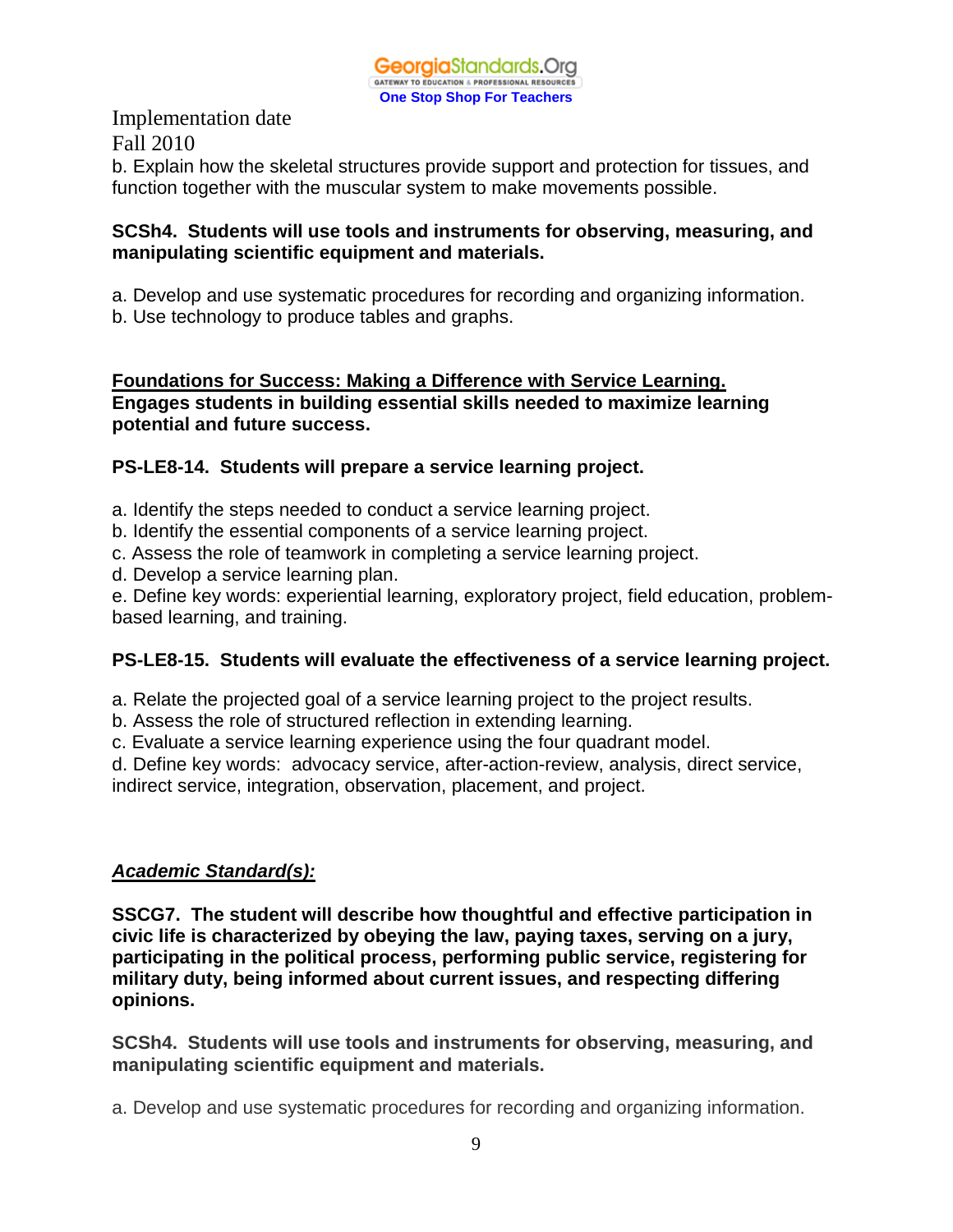

b. Use technology to produce tables and graphs.

c. Use technology to develop, test, and revise experimental or mathematical models.

#### **MM1P5. Students will represent mathematics in multiple ways.**

c. Use representations to model and interpret physical, social, and mathematical phenomena.

## **Reading Across the Curriculum**

#### **Reading Standard Comment**

After the elementary years, students engage in reading for learning. This process sweeps across all disciplinary domains, extending even to the area of personal they experience text in all genres and modes of discourse. In the study of various disciplines of learning (language arts, mathematics, science, social studies), students must learn through reading the communities of discourse of each of those disciplines. Each subject has its own specific vocabulary, and for students to excel in all subjects, they must learn the specific vocabulary of those subject areas in context.

Beginning with the middle grades years, students begin to self-select reading materials based on personal interests established through classroom learning. Students become curious about science, mathematics, history, and literature as they form contexts for those subjects related to their personal and classroom experiences. As students explore academic areas through reading, they develop favorite subjects and become confident in their verbal discourse about those subjects.

Reading across curriculum content develops both academic and personal interests in students. As students read, they develop both content and contextual vocabulary. They also build good habits for reading, researching, and learning. The Reading Across the Curriculum standard focuses on the academic and personal skills students acquire as they read in all areas of learning.

Students will enhance reading in all curriculum areas by:

- a. Reading in all curriculum areas
	- Read a minimum of 25 grade-level appropriate books per year from a variety of subject disciplines and participate in discussions related to curricular learning in all areas.
	- Read both informational and fictional texts in a variety of genres and modes of discourse.
	- Read technical texts related to various subject areas.
- b. Discussing books
	- Discuss messages and themes from books in all subject areas.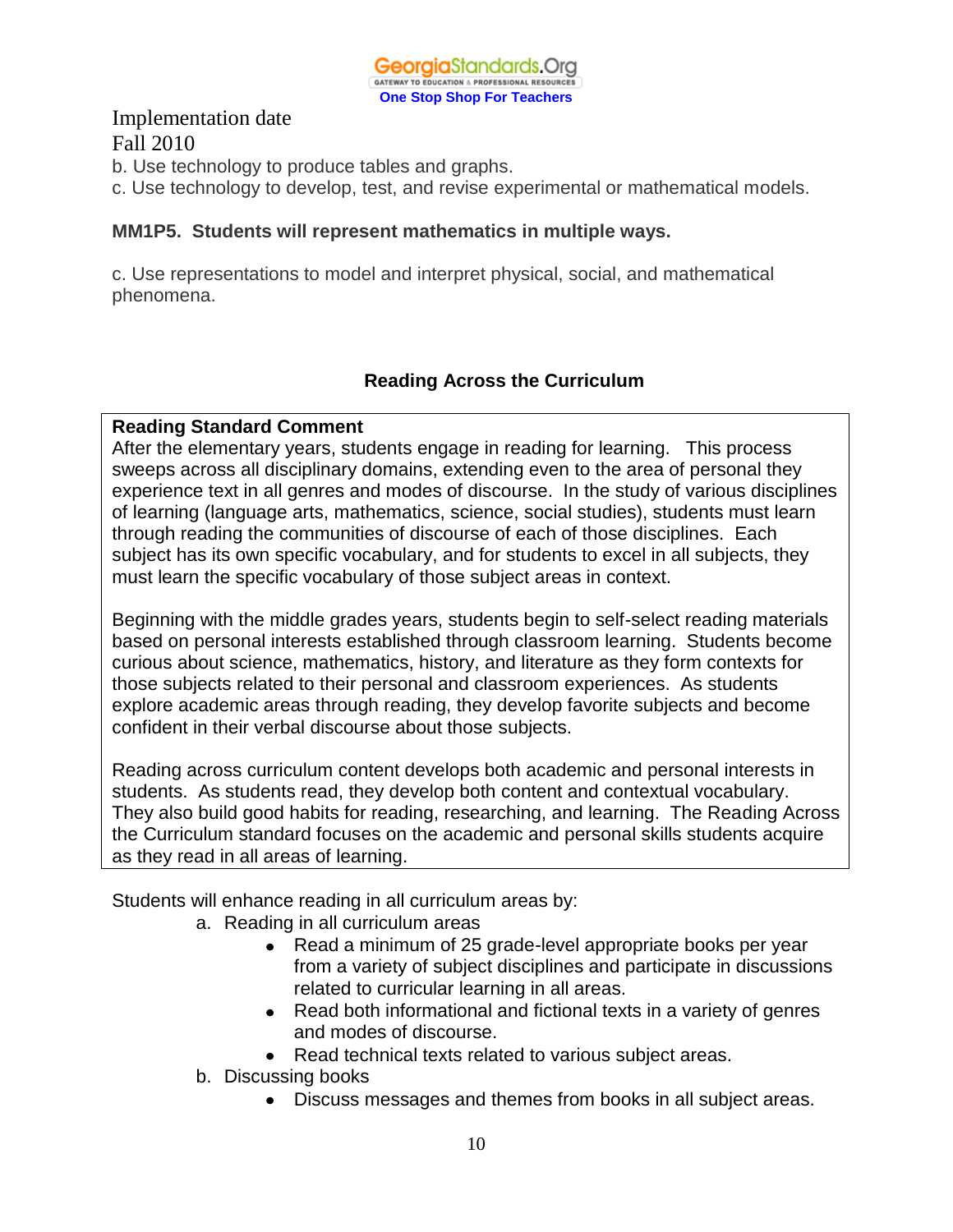**Georgia**Standards.Org GATEWAY TO EDUCATION & PROFESSIONAL RESOURCE **One Stop Shop For Teachers**

Implementation date Fall 2010

- Respond to a variety of texts in multiple modes of discourse.
- Relate messages and themes from one subject area to messages and themes in another area.
- Evaluate the merit of texts in every subject discipline.
- Examine author's purpose in writing.
- Recognize the features of disciplinary texts.
- c. Building vocabulary knowledge
	- Demonstrate an understanding of contextual vocabulary in various subjects.
	- Use content vocabulary in writing and speaking.
	- Explore understanding of new words found in subject area texts.
- d. Establishing context
	- Explore life experiences related to subject area content.
	- Discuss in both writing and speaking how certain words are subject area related.
	- Determine strategies for finding content and contextual meaning for unknown words.

## **CTAE Foundation Skills**

The Foundation Skills for Career, Technical and Agricultural Education (CTAE) are critical competencies that students pursuing any career pathway should exhibit to be successful. As core standards for all career pathways in all program concentrations, these skills link career, technical and agricultural education to the state's academic performance standards.

The CTAE Foundation Skills are aligned to the foundation of the U. S. Department of Education's 16 Career Clusters. Endorsed by the National Career Technical Education Foundation (NCTEF) and the National Association of State Directors of Career Technical Education Consortium (NASDCTEc), the foundation skills were developed from an analysis of all pathways in the sixteen occupational areas. These standards were identified and validated by a national advisory group of employers, secondary and postsecondary educators, labor associations, and other stakeholders. The Knowledge and Skills provide learners a broad foundation for managing lifelong learning and career transitions in a rapidly changing economy.

**CTAE-FS-1 Technical Skills:** Learners achieve technical content skills necessary to pursue the full range of careers for all pathways in the program concentration.

**CTAE-FS-2 Academic Foundations:** Learners achieve state academic standards at or above grade level.